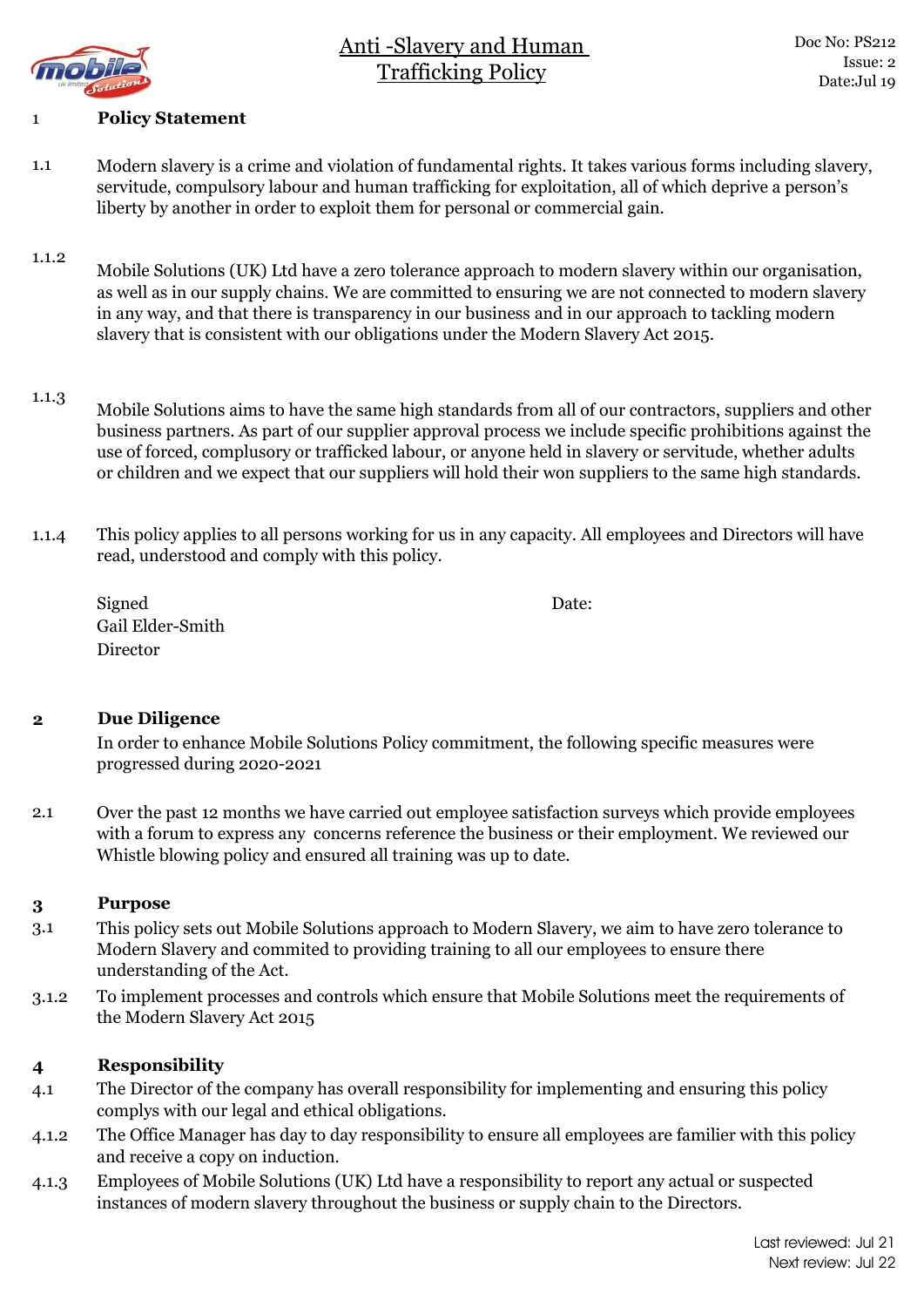

4.1.4 Management at all levels aree responsible for ensuring those reporting to them understand and comply with the policy and are given adequate and regular training on it and the issues of modern slavey.

# **5 Scope**

5.1 This policy applies to all persons working for Mobile Solutions or on our behalf in any capacity, including employees at all levels, directors, managers, sub contractor and third party representatives.

### **6 Supply chain management**

- 6.1 We will not support or deal with any business which is known to be involved in slavery or human trafficking
- 6.1.2 As part of our due diligence, prior to approving a new supplier, we will review the controls which they undertake to eliminate modern slavery and human trafficking, particulary in regard to goods imported from outside the UK and EU which are potentially more risk of involving slavery and human trafficking.

## **7 Compliance**

- 7.1 You must ensure that you read, understand and comply with this policy
- 7.1.2 The prevention, detection and reporting of modern slavery in any part of our business or supply chains is the responsibility of all those working for us or under our control. You are required to avoid any activity that might lead to or surgest a breach of this policy
- 7.1.3 All staff must report to their manager at the earliest opportunity, if they suspect or believe there has been a breach of this policy or that a breach may occur
- 7.1.4 You are encouraged to raise concerns about any issue or suspicion of modern slavery in any parts of our business or supply chains of any supplier at the earliest possible stage.
- 7.1.5 If you believe or suspect a breach of this policy has occurred or that is may occur you must notify your manager or report it in accordance with our Whistleblowing Policy as soon as possible.
- 7.1.6 We aim to encourage openess and will support anyone who raises genuine concerns under this policy , even if they turn out to be mistaken. We are committed to ensuring no one suffers any detrimental treatment as a result of reporting their genuine suspision that modern slavery of whatever form is or may be taking place in any part of our own business or in any of our supply chains. Detrimental treatment includes dismissal, disciplinary action, threats or other unfavorable treatment connected with raising concern. If you elieve that you have suffered any such treatment, you should inform the Director immediately. If the matter is not remidied and you are an employee you should riase it formally using our Grievance Procedure.

## **8 Training**

- 8.1 We will provide training about the risks of modern slavery and human trafficking to all our employees on induction.
- 8.1.2 Training is provided in the form of a leaflet and factsheet found on our company server in master documents
- 8.1.3 Module TM38 on our 3rd party portal Atlas is required to be always up to date and passed.

## **9 Breaches of the Policy**

- 9.1 Any employee who breaches this policy will face disciplinary action, which could result in dismissal for misconduct or gross misconduct.
- 9.1.2 We may terminate our relationship with individuals and organisations associated with us, if found to